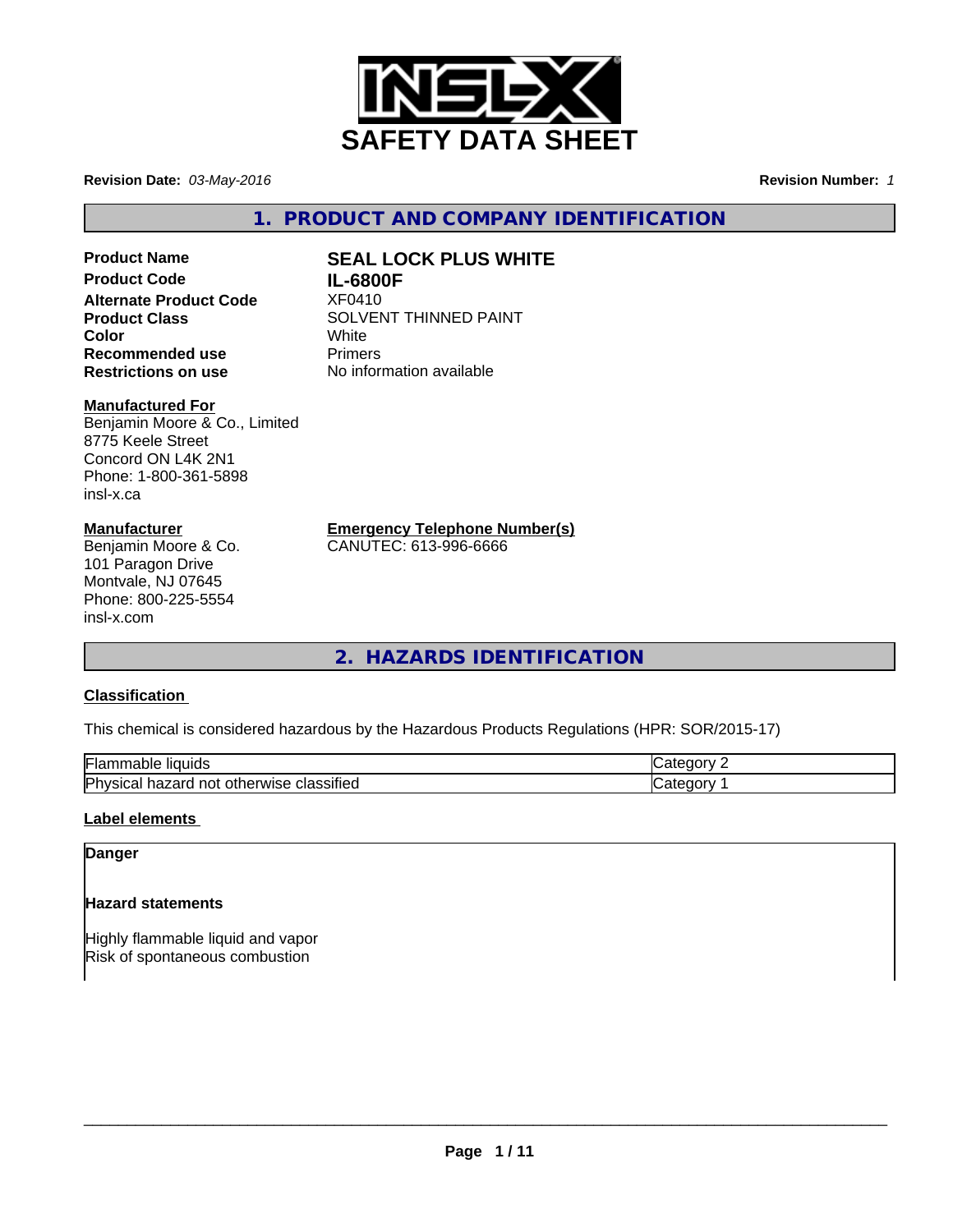

 $\overline{\phantom{a}}$  ,  $\overline{\phantom{a}}$  ,  $\overline{\phantom{a}}$  ,  $\overline{\phantom{a}}$  ,  $\overline{\phantom{a}}$  ,  $\overline{\phantom{a}}$  ,  $\overline{\phantom{a}}$  ,  $\overline{\phantom{a}}$  ,  $\overline{\phantom{a}}$  ,  $\overline{\phantom{a}}$  ,  $\overline{\phantom{a}}$  ,  $\overline{\phantom{a}}$  ,  $\overline{\phantom{a}}$  ,  $\overline{\phantom{a}}$  ,  $\overline{\phantom{a}}$  ,  $\overline{\phantom{a}}$ 

#### **Precautionary Statements - Prevention**

Keep away from heat/sparks/open flames/hot surfaces, no smoking

Keep container tightly closed

Ground/bond container and receiving equipment

Use explosion-proof electrical/ventilating/lighting/equipment

Use only non-sparking tools

Take precautionary measures against static discharge

Wear protective gloves/protective clothing/eye protection/face protection

Immediately after use, place rags, steel wool or waste used with this product in a sealed water-filled metal container or lay flat to dry.

#### **Skin**

If on skin (or hair) take off immediately all contaminated clothing. Rinse skin with water

**Fire**

In case of fire use CO2, dry chemical, or foam for extinction

### **Precautionary Statements - Storage**

Store in a well-ventilated place. Keep cool

#### **Precautionary Statements - Disposal**

Dispose of contents/container to an approved waste disposal plant

Materials such as rags used with this product may begin to burn by themselves. After use, put rags in water or lay flat to dry, then discard.

## **Other information**

12.5226% of the mixture consists of ingredient(s) of unknown toxicity

|--|

| <b>Chemical Name</b>                       | <b>CAS-No</b> | Weight % (max) |
|--------------------------------------------|---------------|----------------|
| Talc                                       | 14807-96-6    | $10 - 30%$     |
| Ethanol                                    | 64-17-5       | $10 - 30\%$    |
| Titanium dioxide                           | 13463-67-7    | $10 - 30%$     |
| t-Butyl acetate                            | 540-88-5      | 7 - 13%        |
| Magnesium carbonate                        | 546-93-0      | $5 - 10%$      |
| Nepheline syenite                          | 37244-96-5    | - 5%           |
| Isopropyl alcohol                          | 67-63-0       | $-5%$          |
| Distillates, petroleum, hydrotreated light | 64742-47-8    | $1 - 5%$       |
| Iron                                       | 7439-89-6     | $0.5 - 1%$     |

# **4. FIRST AID MEASURES**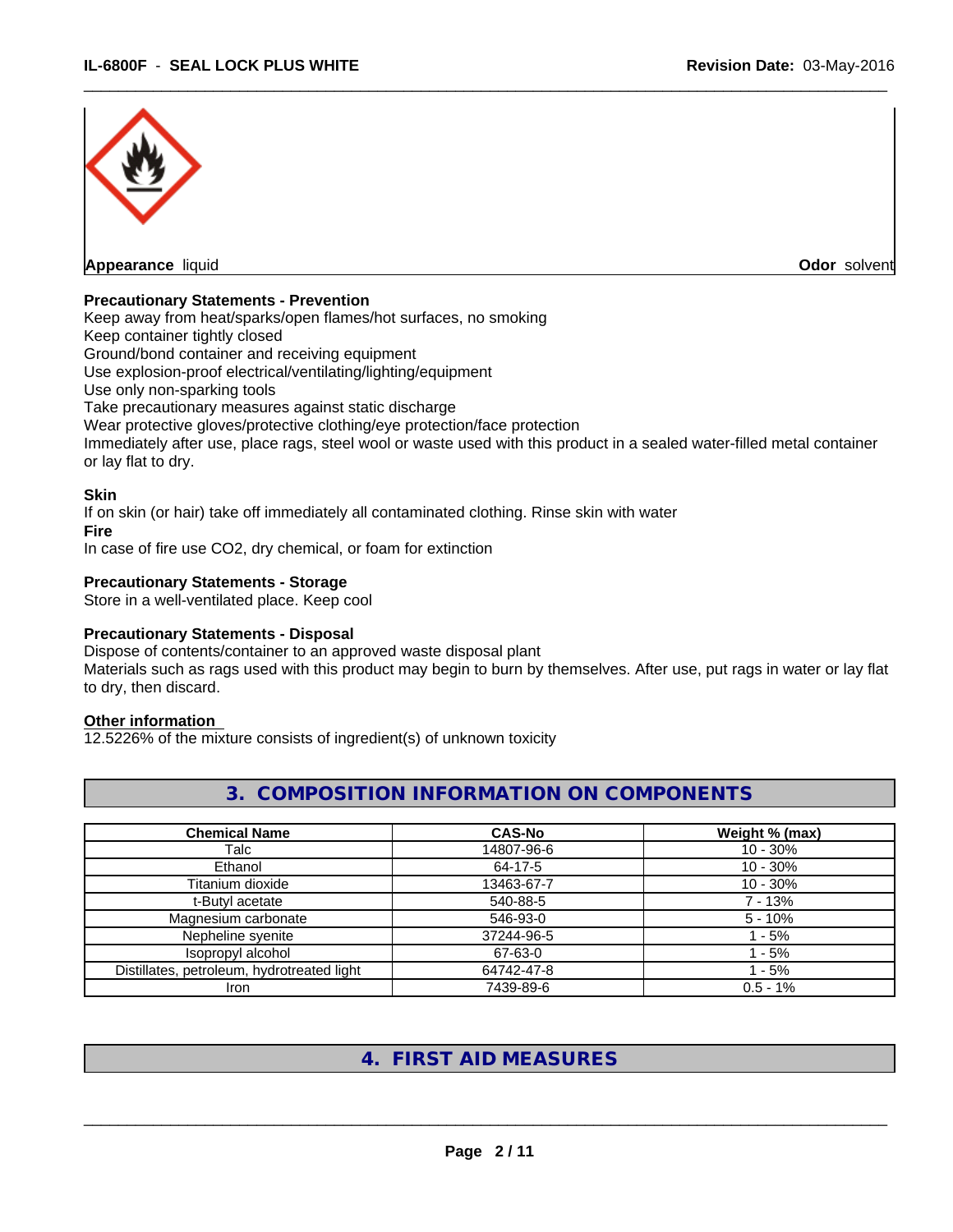| <b>General Advice</b>                  | If symptoms persist, call a physician. Show this safety data<br>sheet to the doctor in attendance.                                                                                                                         |
|----------------------------------------|----------------------------------------------------------------------------------------------------------------------------------------------------------------------------------------------------------------------------|
| <b>Eye Contact</b>                     | Immediately flush with plenty of water. After initial flushing,<br>remove any contact lenses and continue flushing for at<br>least 15 minutes. Keep eye wide open while rinsing. If<br>symptoms persist, call a physician. |
| <b>Skin Contact</b>                    | Wash off immediately with soap and plenty of water<br>removing all contaminated clothes and shoes. If skin<br>irritation persists, call a physician.                                                                       |
| <b>Inhalation</b>                      | Move to fresh air. If symptoms persist, call a physician.<br>If not breathing, give artificial respiration. Call a physician<br>immediately.                                                                               |
| Ingestion                              | Clean mouth with water and afterwards drink plenty of<br>water. Do not induce vomiting without medical advice.<br>Never give anything by mouth to an unconscious person.<br>Consult a physician.                           |
| <b>Protection Of First-Aiders</b>      | Use personal protective equipment.                                                                                                                                                                                         |
| <b>Most Important Symptoms/Effects</b> | No information available.                                                                                                                                                                                                  |
| <b>Notes To Physician</b>              | Treat symptomatically.                                                                                                                                                                                                     |

 $\overline{\phantom{a}}$  ,  $\overline{\phantom{a}}$  ,  $\overline{\phantom{a}}$  ,  $\overline{\phantom{a}}$  ,  $\overline{\phantom{a}}$  ,  $\overline{\phantom{a}}$  ,  $\overline{\phantom{a}}$  ,  $\overline{\phantom{a}}$  ,  $\overline{\phantom{a}}$  ,  $\overline{\phantom{a}}$  ,  $\overline{\phantom{a}}$  ,  $\overline{\phantom{a}}$  ,  $\overline{\phantom{a}}$  ,  $\overline{\phantom{a}}$  ,  $\overline{\phantom{a}}$  ,  $\overline{\phantom{a}}$ 

**5. FIRE-FIGHTING MEASURES**

| <b>Flammable Properties</b>                                            | Vapors may travel considerable distance to a source of<br>ignition and flash back. Vapors may cause flash fire.                                                                                                                                                                                |
|------------------------------------------------------------------------|------------------------------------------------------------------------------------------------------------------------------------------------------------------------------------------------------------------------------------------------------------------------------------------------|
| <b>Suitable Extinguishing Media</b>                                    | Foam, dry powder or water. Use extinguishing measures<br>that are appropriate to local circumstances and the<br>surrounding environment.                                                                                                                                                       |
| <b>Protective Equipment And Precautions For</b><br><b>Firefighters</b> | As in any fire, wear self-contained breathing apparatus<br>pressure-demand, MSHA/NIOSH (approved or equivalent)<br>and full protective gear.                                                                                                                                                   |
| <b>Hazardous Combustion Products</b>                                   | Burning may result in carbon dioxide, carbon monoxide<br>and other combustion products of varying composition<br>which may be toxic and/or irritating.                                                                                                                                         |
| <b>Specific Hazards Arising From The Chemical</b>                      | Flammable. Flash back possible over considerable<br>distance. Keep product and empty container away from<br>heat and sources of ignition. Closed containers may<br>rupture if exposed to fire or extreme heat. Thermal<br>decomposition can lead to release of irritating gases and<br>vapors. |
| <b>Sensitivity To Mechanical Impact</b>                                | No                                                                                                                                                                                                                                                                                             |
| <b>Sensitivity To Static Discharge</b>                                 | Yes                                                                                                                                                                                                                                                                                            |
| <b>Flash Point Data</b>                                                |                                                                                                                                                                                                                                                                                                |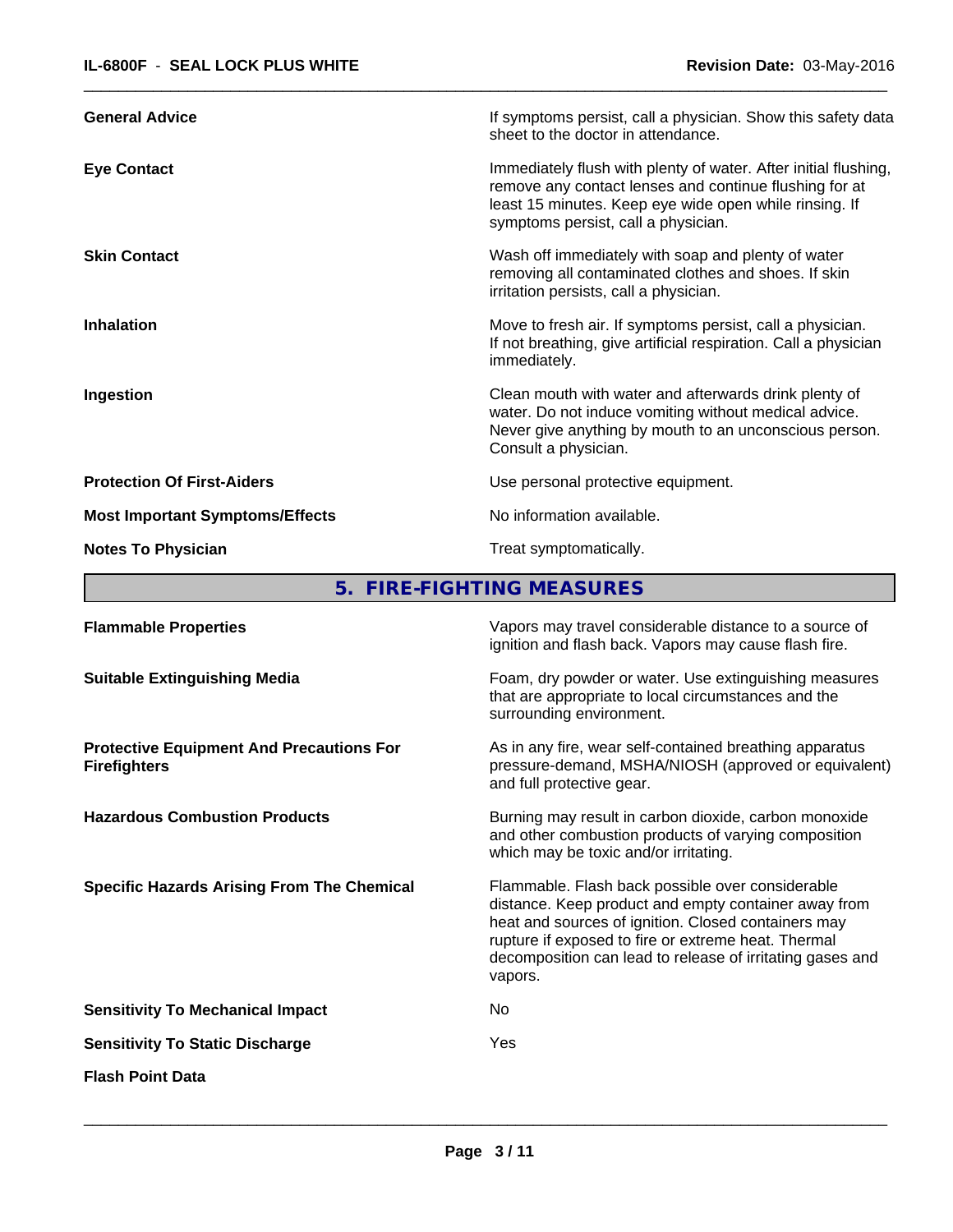|                                         | Flash Point (°F)<br>Flash Point (°C)<br><b>Flash Point Method</b> |                        | 40<br>4<br><b>PMCC</b>         |                                |  |
|-----------------------------------------|-------------------------------------------------------------------|------------------------|--------------------------------|--------------------------------|--|
|                                         | <b>Flammability Limits In Air</b>                                 |                        |                                |                                |  |
|                                         | <b>Lower Explosion Limit</b><br><b>Upper Explosion Limit</b>      |                        | Not available<br>Not available |                                |  |
| <b>NFPA</b>                             | Health: 1                                                         | <b>Flammability: 3</b> | <b>Instability: 0</b>          | <b>Special: Not Applicable</b> |  |
| <b>NFPA Legend</b><br>0 - Not Hazardous |                                                                   |                        |                                |                                |  |

- 1 Slightly
- 2 Moderate
- 3 High
- 4 Severe
- 

*The ratings assigned are only suggested ratings, the contractor/employer has ultimate responsibilities for NFPA ratings where this system is used.*

 $\overline{\phantom{a}}$  ,  $\overline{\phantom{a}}$  ,  $\overline{\phantom{a}}$  ,  $\overline{\phantom{a}}$  ,  $\overline{\phantom{a}}$  ,  $\overline{\phantom{a}}$  ,  $\overline{\phantom{a}}$  ,  $\overline{\phantom{a}}$  ,  $\overline{\phantom{a}}$  ,  $\overline{\phantom{a}}$  ,  $\overline{\phantom{a}}$  ,  $\overline{\phantom{a}}$  ,  $\overline{\phantom{a}}$  ,  $\overline{\phantom{a}}$  ,  $\overline{\phantom{a}}$  ,  $\overline{\phantom{a}}$ 

*Additional information regarding the NFPA rating system is available from the National Fire Protection Agency (NFPA) at www.nfpa.org.*

## **6. ACCIDENTAL RELEASE MEASURES**

| <b>Personal Precautions</b>      | Remove all sources of ignition. Take precautions to<br>prevent flashback. Ground and bond all containers and<br>handling equipment. Take precautionary measures against<br>static discharges. Ensure adequate ventilation. Avoid<br>contact with skin, eyes and clothing. Use personal<br>protective equipment.  |
|----------------------------------|------------------------------------------------------------------------------------------------------------------------------------------------------------------------------------------------------------------------------------------------------------------------------------------------------------------|
| <b>Other Information</b>         | Prevent further leakage or spillage if safe to do so. Do not<br>allow material to contaminate ground water system.<br>Prevent product from entering drains. Do not flush into<br>surface water or sanitary sewer system. Local authorities<br>should be advised if significant spillages cannot be<br>contained. |
| <b>Environmental Precautions</b> | See Section 12 for additional Ecological Information.                                                                                                                                                                                                                                                            |
| <b>Methods For Clean-Up</b>      | Dam up. Soak up with inert absorbent material. Use a<br>non-sparking or explosion proof means to transfer material<br>to a sealed, appropriate container for disposal. Clean<br>contaminated surface thoroughly.                                                                                                 |

## **7. HANDLING AND STORAGE**

## **Handling Handling Avoid contact with skin, eyes and clothing. Wear personal** protective equipment. Do not breathe vapors or spray mist. Use only in ventilated areas. Prevent vapor build-up by providing adequate ventilation during and after use.

Take precautionary measures against static discharges. To avoid ignition of vapors by static electricity discharge, all metal parts of the equipment must be grounded. Keep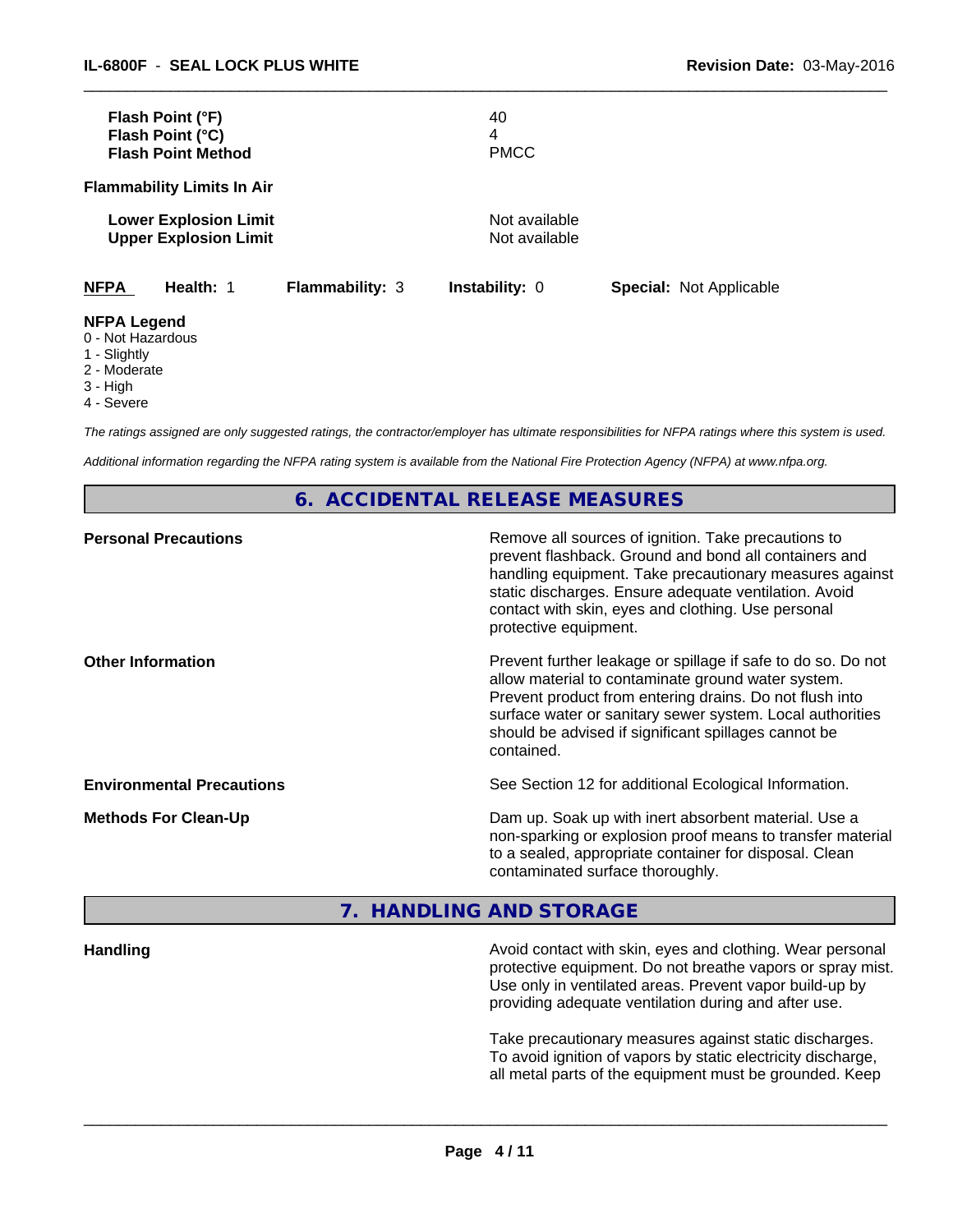away from heat, sparks and flame. Do not smoke. Extinguish all flames and pilot lights, and turn off stoves, heaters, electric motors and other sources of ignition during use and until all vapors are gone. Ignition and/or flash back may occur.

 $\overline{\phantom{a}}$  ,  $\overline{\phantom{a}}$  ,  $\overline{\phantom{a}}$  ,  $\overline{\phantom{a}}$  ,  $\overline{\phantom{a}}$  ,  $\overline{\phantom{a}}$  ,  $\overline{\phantom{a}}$  ,  $\overline{\phantom{a}}$  ,  $\overline{\phantom{a}}$  ,  $\overline{\phantom{a}}$  ,  $\overline{\phantom{a}}$  ,  $\overline{\phantom{a}}$  ,  $\overline{\phantom{a}}$  ,  $\overline{\phantom{a}}$  ,  $\overline{\phantom{a}}$  ,  $\overline{\phantom{a}}$ 

**Storage Keep containers tightly closed in a dry, cool and get a dry and structure in a dry and structure in a dry and structure in a dry and structure in a dry and structure in a dry and structure in a dry and structure** well-ventilated place. Keep away from heat. Keep away from open flames, hot surfaces and sources of ignition. Keep in properly labeled containers. Keep out of the reach of children.

> **DANGER** - Rags, steel wool or waste soaked with this product may spontaneously catch fire if improperly discarded. Immediately after use, place rags, steel wool or waste in a sealed water-filled metal container.

**Incompatible Materials Incompatible with strong acids and bases and strong** oxidizing agents.

## **8. EXPOSURE CONTROLS / PERSONAL PROTECTION**

#### **Exposure Limits**

| <b>Chemical Name</b>    | <b>ACGIH</b>                | <b>Alberta</b>               | <b>British Columbia</b>     | Ontario                       | Quebec                        |
|-------------------------|-----------------------------|------------------------------|-----------------------------|-------------------------------|-------------------------------|
| Talc                    | $2$ mg/m <sup>3</sup> - TWA | $2$ mg/m $3$ - TWA           | $2$ mg/m <sup>3</sup> - TWA | 2 mg/m <sup>3</sup> - TWAEV   | 3 mg/m <sup>3</sup> - TWAEV   |
|                         |                             |                              | particulate matter          | containing no                 |                               |
|                         |                             |                              | containing no               | asbestos and less             |                               |
|                         |                             |                              | asbestos and less           | than 1% crystalline           |                               |
|                         |                             |                              | than 1% crystalline         | silica                        |                               |
|                         |                             |                              | silica                      |                               |                               |
| Ethanol                 | 1000 ppm - STEL             | 1000 ppm - TWA               | 1000 ppm - STEL             | 1000 ppm - STEL               | 1000 ppm - TWAEV              |
|                         |                             | 1880 mg/m <sup>3</sup> - TWA |                             |                               | 1880 mg/m $3$ - TWAEV         |
| Titanium dioxide        | 10 mg/m $3$ - TWA           | 10 mg/m $3 - TWA$            | 10 mg/m $3$ - TWA           | 10 mg/m $3$ - TWA             | 10 mg/m <sup>3</sup> - TWAEV  |
|                         |                             |                              | $3$ mg/m <sup>3</sup> - TWA |                               |                               |
| t-Butyl acetate         | 200 ppm - TWA               | 200 ppm - TWA                | 200 ppm - TWA               | 200 ppm - TWAEV               | 200 ppm - TWAEV               |
|                         |                             | 950 mg/m $3$ - TWA           |                             | 950 mg/m <sup>3</sup> - TWAEV | 950 mg/m <sup>3</sup> - TWAEV |
| Magnesium carbonate     | N/E                         | 10 mg/m $3 - TWA$            | 10 mg/m $3$ - TWA           | 10 mg/m <sup>3</sup> - TWAEV  | 10 mg/m <sup>3</sup> - TWAEV  |
|                         |                             |                              | $3 \text{ mg/m}^3$ - TWA    | containing no                 |                               |
|                         |                             |                              |                             | asbestos and less             |                               |
|                         |                             |                              |                             | than 1% crystalline           |                               |
|                         |                             |                              |                             | silica                        |                               |
| Nepheline syenite       | N/E                         | N/E                          | N/E                         | 10 mg/m <sup>3</sup> - TWAEV  | N/E                           |
| Isopropyl alcohol       | 200 ppm - TWA               | 200 ppm - TWA                | 200 ppm - TWA               | 200 ppm - TWA                 | 400 ppm - TWAEV               |
|                         | 400 ppm - STEL              | 492 mg/m <sup>3</sup> - TWA  | 400 ppm - STEL              | 400 ppm - STEL                | 985 mg/m <sup>3</sup> - TWAEV |
|                         |                             | 400 ppm - STEL               |                             |                               | 500 ppm - STEV                |
|                         |                             | 984 mg/m <sup>3</sup> - STEL |                             |                               | 1230 mg/m <sup>3</sup> - STEV |
| Distillates, petroleum, | N/E                         | N/E                          | 200 mg/m <sup>3</sup> - TWA | N/E                           | N/E                           |
| hydrotreated light      |                             |                              | Skin absorption can         |                               |                               |
|                         |                             |                              | contribute to overall       |                               |                               |
|                         |                             |                              |                             |                               |                               |
|                         |                             |                              | exposure.                   |                               |                               |

#### **Legend**

ACGIH - American Conference of Governmental Industrial Hygienists Alberta - Alberta Occupational Exposure Limits

British Columbia - British Columbia Occupational Exposure Limits

Ontario - Ontario Occupational Exposure Limits Quebec - Quebec Occupational Exposure Limits

N/E - Not established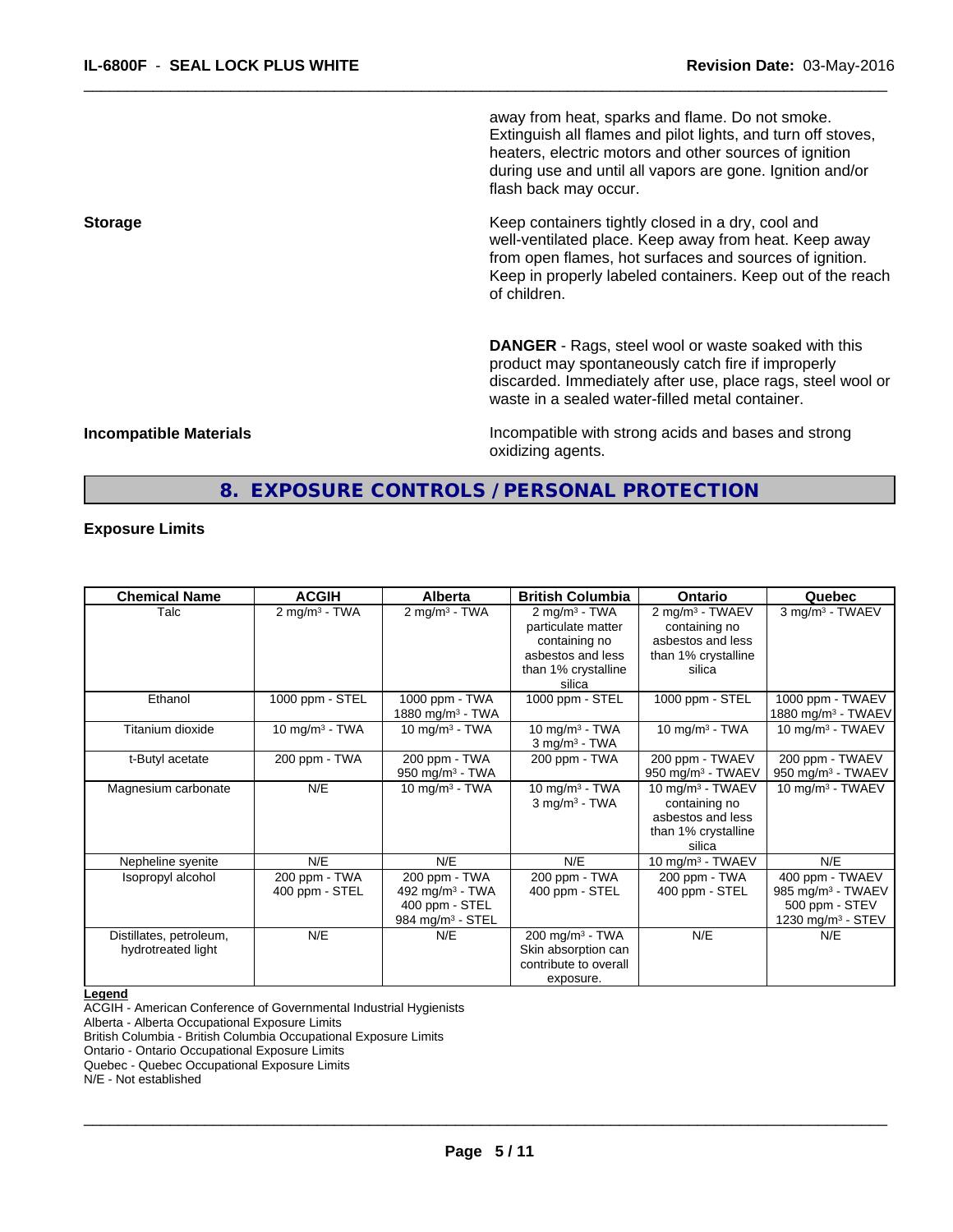**Personal Protective Equipment**

**Engineering Measures Ensure** Ensure adequate ventilation, especially in confined areas.

 $\overline{\phantom{a}}$  ,  $\overline{\phantom{a}}$  ,  $\overline{\phantom{a}}$  ,  $\overline{\phantom{a}}$  ,  $\overline{\phantom{a}}$  ,  $\overline{\phantom{a}}$  ,  $\overline{\phantom{a}}$  ,  $\overline{\phantom{a}}$  ,  $\overline{\phantom{a}}$  ,  $\overline{\phantom{a}}$  ,  $\overline{\phantom{a}}$  ,  $\overline{\phantom{a}}$  ,  $\overline{\phantom{a}}$  ,  $\overline{\phantom{a}}$  ,  $\overline{\phantom{a}}$  ,  $\overline{\phantom{a}}$ 

**Eye/Face Protection** Safety glasses with side-shields. If splashes are likely to occur, wear: Tightly fitting safety goggles **Skin Protection Protection Protective gloves and impervious clothing. Respiratory Protection Number 1** (Use only with adequate ventilation. In operations where exposure limits are exceeded, use a NIOSH approved respirator that has been selected by a technically qualified person for the specific work conditions. When spraying the product or applying in confined areas, wear a NIOSH approved respirator specified for paint spray or organic vapors.

**Hygiene Measures Avoid contact with skin, eyes and clothing. Remove and Avoid contact with skin, eyes and clothing. Remove and Avoid contact with skin, eyes and clothing. Remove and** wash contaminated clothing before re-use. Wash thoroughly after handling.

## **9. PHYSICAL AND CHEMICAL PROPERTIES**

**Appearance** liquid **Odor** solvent **Odor Threshold No information available No information available Density (Ibs/gal)** 10.9 - 11.0 **Specific Gravity** 1.30 - 1.32 **pH** No information available **Viscosity (cps)** No information available Notice 1, 1999 **Solubility Note 2008 Note 2008 Note 2008 Note 2008 Note 2008 Note 2008 Note 2008 Note 2008 Note 2008 Note 2008 Note 2008 Note 2008 Note 2008 Note 2008 Note 2008 Note 2008 Note 2008 Note Water Solubility** No information available **Evaporation Rate No information available No information available Vapor Pressure** No information available No information available **Vapor Density No information available No information available Wt. % Solids** 65 - 75 **Vol. % Solids** 45 - 55 **Wt. % Volatiles** 25 - 35 **Vol. % Volatiles** 45 - 55 **VOC Regulatory Limit (g/L)** < 350 **Boiling Point (°F)** 167 **Boiling Point (°C)** 75 **Freezing Point (°F)** No information available **Freezing Point (°C)** No information available **Flash Point (°F)** 40 **Flash Point (°C)** 4 **Flash Point Method** PMCC **Flammability (solid, gas)** Not applicable **Upper Explosion Limit** Not applicable **Lower Explosion Limit**<br> **Autoignition Temperature (°F)** Not applicable Not applicable not a Not applicable **Autoignition Temperature (°F)**<br> **Autoignition Temperature (°C)** No information available **Autoignition Temperature (°C) Decomposition Temperature (°F)** No information available **Decomposition Temperature (°C)** No information available **Partition Coefficient (n-octanol/water)** No information available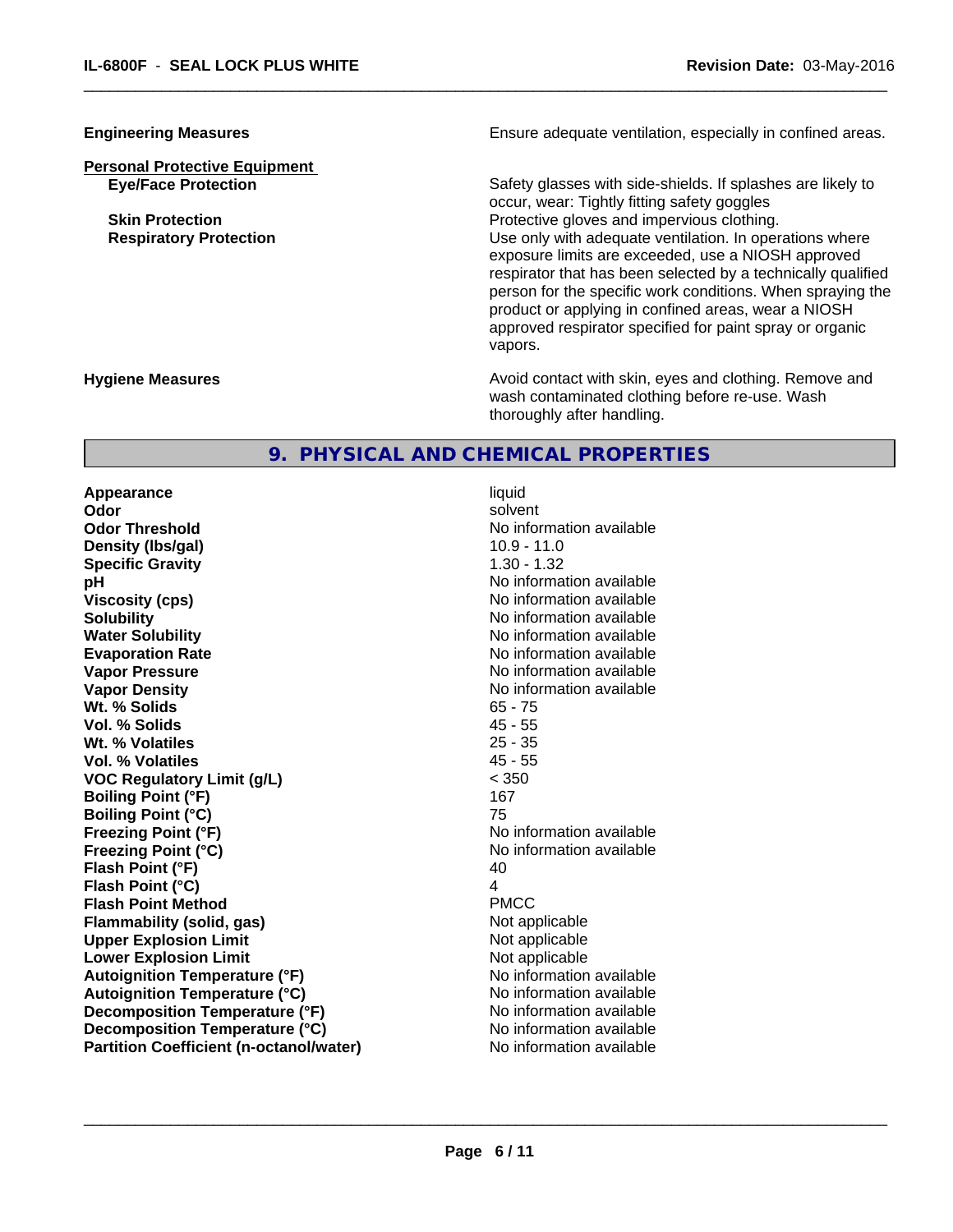# **10. STABILITY AND REACTIVITY**

 $\overline{\phantom{a}}$  ,  $\overline{\phantom{a}}$  ,  $\overline{\phantom{a}}$  ,  $\overline{\phantom{a}}$  ,  $\overline{\phantom{a}}$  ,  $\overline{\phantom{a}}$  ,  $\overline{\phantom{a}}$  ,  $\overline{\phantom{a}}$  ,  $\overline{\phantom{a}}$  ,  $\overline{\phantom{a}}$  ,  $\overline{\phantom{a}}$  ,  $\overline{\phantom{a}}$  ,  $\overline{\phantom{a}}$  ,  $\overline{\phantom{a}}$  ,  $\overline{\phantom{a}}$  ,  $\overline{\phantom{a}}$ 

| <b>Reactivity</b>                         | Not Applicable                                                                                                            |
|-------------------------------------------|---------------------------------------------------------------------------------------------------------------------------|
| <b>Chemical Stability</b>                 | Stable under normal conditions. Hazardous polymerisation<br>does not occur.                                               |
| <b>Conditions To Avoid</b>                | Keep away from open flames, hot surfaces, static<br>electricity and sources of ignition. Sparks. Elevated<br>temperature. |
| <b>Incompatible Materials</b>             | Incompatible with strong acids and bases and strong<br>oxidizing agents.                                                  |
| <b>Hazardous Decomposition Products</b>   | Thermal decomposition can lead to release of irritating<br>gases and vapors.                                              |
| <b>Possibility Of Hazardous Reactions</b> | None under normal conditions of use.                                                                                      |
|                                           | 11. TOXICOLOGICAL INFORMATION                                                                                             |
|                                           |                                                                                                                           |

#### **Product Information Information on likely routes of exposure**

**Acute Toxicity<br>Product Information** 

**Principal Routes of Exposure Exposure** Eye contact, skin contact and inhalation.

Repeated or prolonged exposure to organic solvents may lead to permanent brain and nervous system damage. Intentional misuse by deliberately concentrating and inhaling vapors may be harmful or fatal.

#### **Information on toxicological effects**

**Symptoms** No information available

## **Delayed and immediate effects as well as chronic effects from short and long-term exposure**

| Contact with eyes may cause irritation.                                                                                                                                                                                                                          |
|------------------------------------------------------------------------------------------------------------------------------------------------------------------------------------------------------------------------------------------------------------------|
| May cause skin irritation and/or dermatitis. Prolonged skin<br>contact may defat the skin and produce dermatitis.                                                                                                                                                |
| Harmful by inhalation. High vapor / aerosol concentrations<br>are irritating to the eyes, nose, throat and lungs and may<br>cause headaches, dizziness, drowsiness,<br>unconsciousness, and other central nervous system<br>effects.                             |
| Harmful if swallowed. Ingestion may cause irritation to<br>mucous membranes. Small amounts of this product<br>aspirated into the respiratory system during ingestion or<br>vomiting may cause mild to severe pulmonary injury,<br>possibly progressing to death. |
| No information available.                                                                                                                                                                                                                                        |
| No information available.                                                                                                                                                                                                                                        |
| No information available.                                                                                                                                                                                                                                        |
| No information available.                                                                                                                                                                                                                                        |
|                                                                                                                                                                                                                                                                  |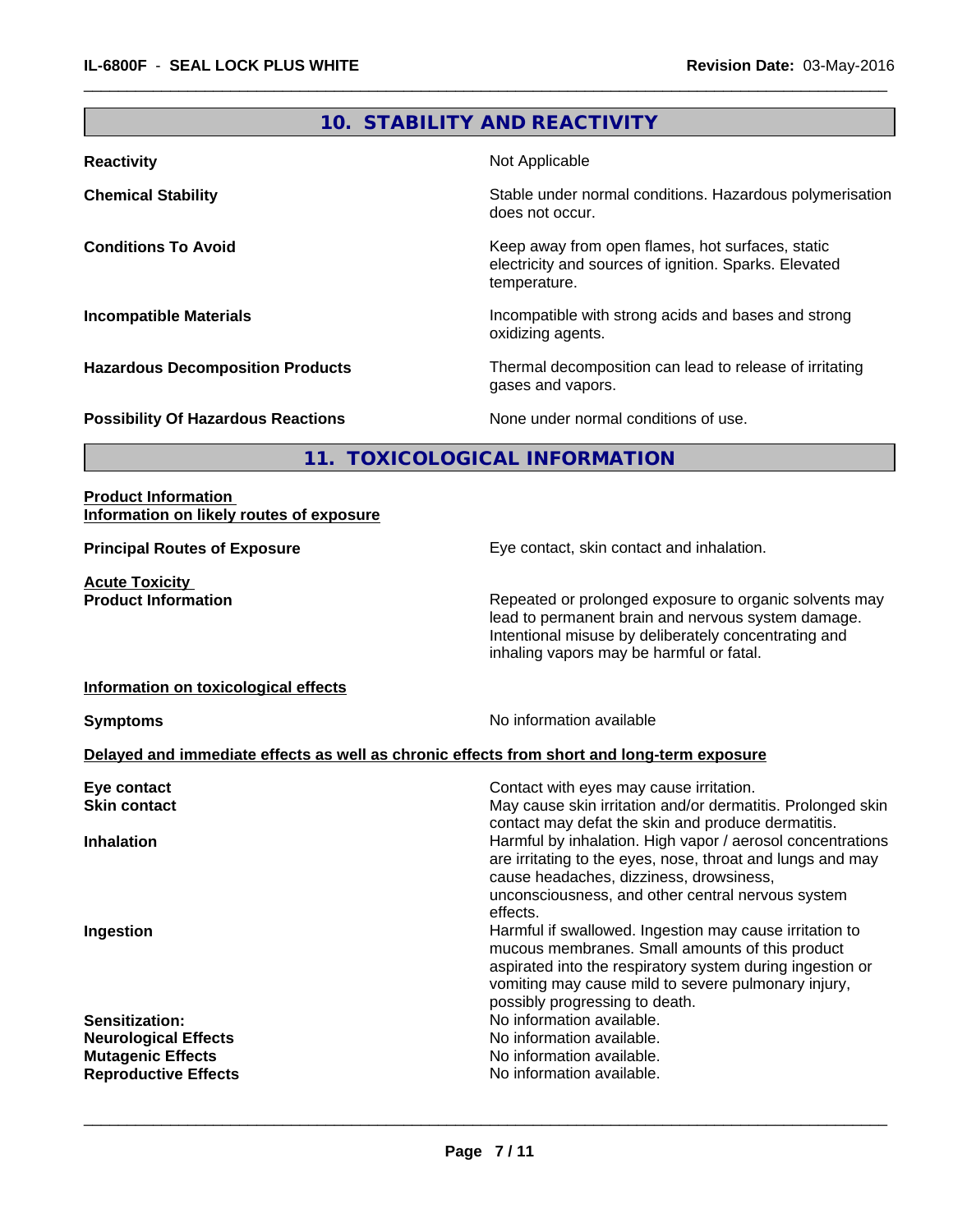| <b>Developmental Effects</b><br><b>Target Organ Effects</b><br><b>STOT - single exposure</b><br><b>STOT - repeated exposure</b><br>Other adverse effects<br><b>Aspiration Hazard</b> | No information available.<br>No information available.<br>No information available.<br>No information available.<br>No information available.<br>May be harmful if swallowed and enters airways. Small<br>amounts of this product aspirated into the respiratory<br>system during ingestion or vomiting may cause mild to<br>severe pulmonary injury, possibly progressing to death. |
|--------------------------------------------------------------------------------------------------------------------------------------------------------------------------------------|--------------------------------------------------------------------------------------------------------------------------------------------------------------------------------------------------------------------------------------------------------------------------------------------------------------------------------------------------------------------------------------|
| <b>Numerical measures of toxicity</b>                                                                                                                                                |                                                                                                                                                                                                                                                                                                                                                                                      |
| <b>Unknown Acute Toxicty</b>                                                                                                                                                         | 12.5226% of the mixture consists of ingredient(s) of<br>unknown toxicity                                                                                                                                                                                                                                                                                                             |
| The following values are calculated based on chapter 3.1 of the GHS document                                                                                                         |                                                                                                                                                                                                                                                                                                                                                                                      |
| ATEmix (oral)                                                                                                                                                                        | 10901 mg/kg                                                                                                                                                                                                                                                                                                                                                                          |

 $\overline{\phantom{a}}$  ,  $\overline{\phantom{a}}$  ,  $\overline{\phantom{a}}$  ,  $\overline{\phantom{a}}$  ,  $\overline{\phantom{a}}$  ,  $\overline{\phantom{a}}$  ,  $\overline{\phantom{a}}$  ,  $\overline{\phantom{a}}$  ,  $\overline{\phantom{a}}$  ,  $\overline{\phantom{a}}$  ,  $\overline{\phantom{a}}$  ,  $\overline{\phantom{a}}$  ,  $\overline{\phantom{a}}$  ,  $\overline{\phantom{a}}$  ,  $\overline{\phantom{a}}$  ,  $\overline{\phantom{a}}$ 

| <b>ATEmix (oral)</b>                 | 10901 mg/kg |  |
|--------------------------------------|-------------|--|
| <b>ATEmix (dermal)</b>               | 54172 mg/kg |  |
| <b>ATEmix (inhalation-dust/mist)</b> | 17.6 mg/L   |  |

#### **Component**

Ethanol LD50 Oral: mg/kg (Rat) LC50 Inhalation (Vapor): ppm (Rat, 10 hr.) Titanium dioxide LD50 Oral: > 10000 mg/kg (Rat) Isopropyl alcohol LD50 Oral: mg/kg (Rat) LD50 Dermal: mg/kg (Rabbit) LC50 Inhalation (Vapor): ppm (Rat) Distillates, petroleum, hydrotreated light LD50 Oral: > 5,000 mg/kg (Rat) LD50 Dermal: > 3,000 mg/kg (Rabbit) Iron 30000 mg/kg (Rat)

#### **Chronic Toxicity**

#### **Carcinogenicity**

*The information below indicateswhether each agency has listed any ingredient as a carcinogen:.*

| <b>Chemical Name</b>                   | <b>IARC</b>          | <b>NTP</b> | <b>OSHA Carcinogen</b> |
|----------------------------------------|----------------------|------------|------------------------|
|                                        | 2B<br>Possible Human |            | ∟isted                 |
| l <del>. .</del><br>dioxide<br>ıtanıum | Carcinogen           |            |                        |

Although IARC has classified titanium dioxide as possibly carcinogenic to humans (2B), their summary concludes: "No significant exposure to titanium dioxide is thought to occur during the use of products in which titanium dioxide is bound to other materials, such as paint."

#### **Legend**

IARC - International Agency for Research on Cancer NTP - National Toxicity Program OSHA - Occupational Safety & Health Administration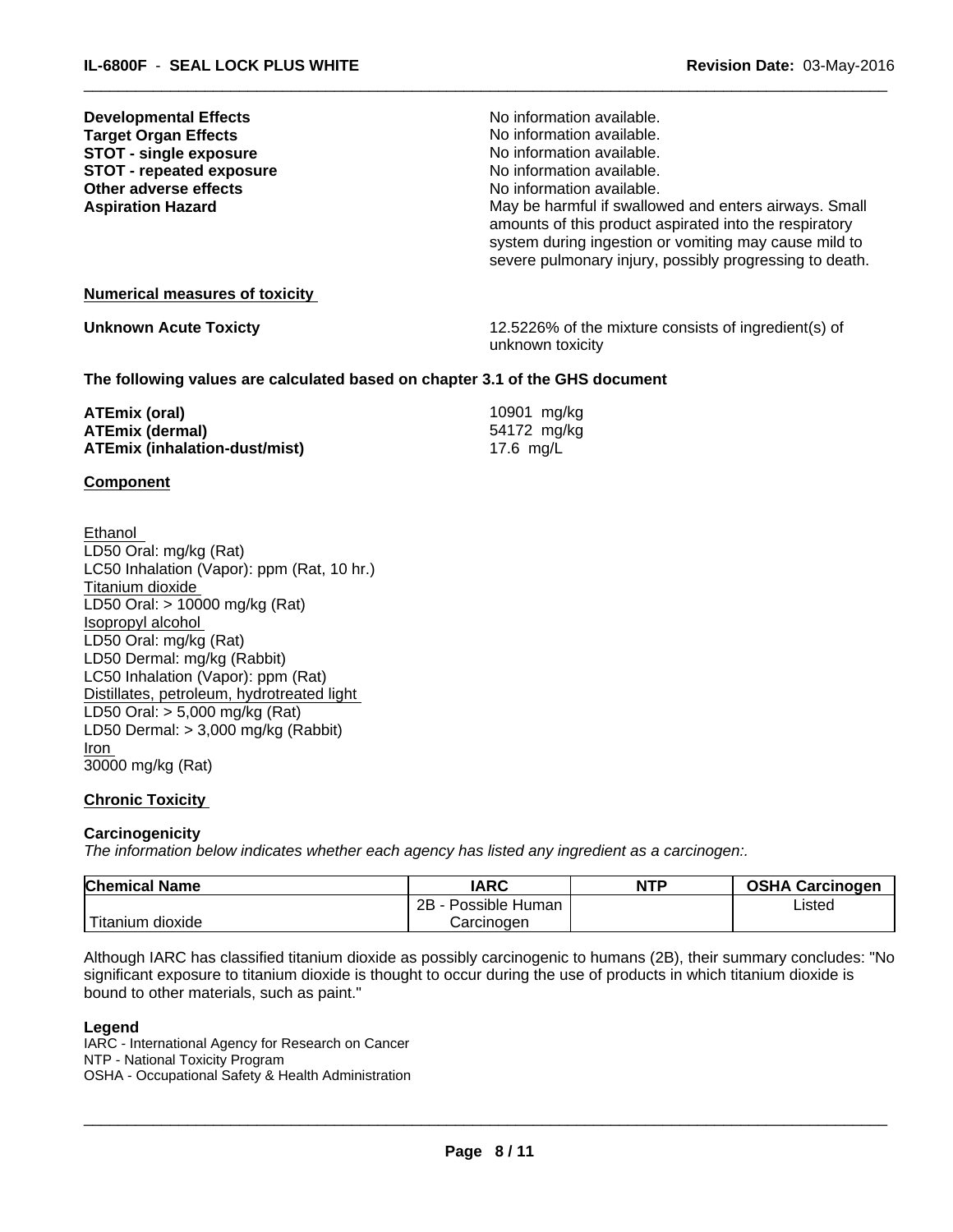## **12. ECOLOGICAL INFORMATION**

 $\overline{\phantom{a}}$  ,  $\overline{\phantom{a}}$  ,  $\overline{\phantom{a}}$  ,  $\overline{\phantom{a}}$  ,  $\overline{\phantom{a}}$  ,  $\overline{\phantom{a}}$  ,  $\overline{\phantom{a}}$  ,  $\overline{\phantom{a}}$  ,  $\overline{\phantom{a}}$  ,  $\overline{\phantom{a}}$  ,  $\overline{\phantom{a}}$  ,  $\overline{\phantom{a}}$  ,  $\overline{\phantom{a}}$  ,  $\overline{\phantom{a}}$  ,  $\overline{\phantom{a}}$  ,  $\overline{\phantom{a}}$ 

## **Ecotoxicity Effects**

The environmental impact of this product has not been fully investigated.

#### **Product Information**

### **Acute Toxicity to Fish**

No information available

### **Acute Toxicity to Aquatic Invertebrates**

No information available

#### **Acute Toxicity to Aquatic Plants**

No information available

#### **Persistence / Degradability**

No information available.

#### **Bioaccumulation / Accumulation**

No information available.

#### **Mobility in Environmental Media**

No information available.

## **Ozone**

No information available

## **Component**

#### **Acute Toxicity to Fish**

Titanium dioxide  $LC50:$  > 1000 mg/L (Fathead Minnow - 96 hr.)

#### **Acute Toxicity to Aquatic Invertebrates**

No information available

#### **Acute Toxicity to Aquatic Plants**

No information available

## **13. DISPOSAL CONSIDERATIONS**

| <b>Waste Disposal Method</b>   | Dispose of in accordance with federal, state, provincial,<br>and local regulations. Local requirements may vary,<br>consult your sanitation department or state-designated<br>environmental protection agency for more disposal<br>options. |
|--------------------------------|---------------------------------------------------------------------------------------------------------------------------------------------------------------------------------------------------------------------------------------------|
| <b>Empty Container Warning</b> | Emptied containers may retain product residue. Follow<br>label warnings even after container is emptied. Residual                                                                                                                           |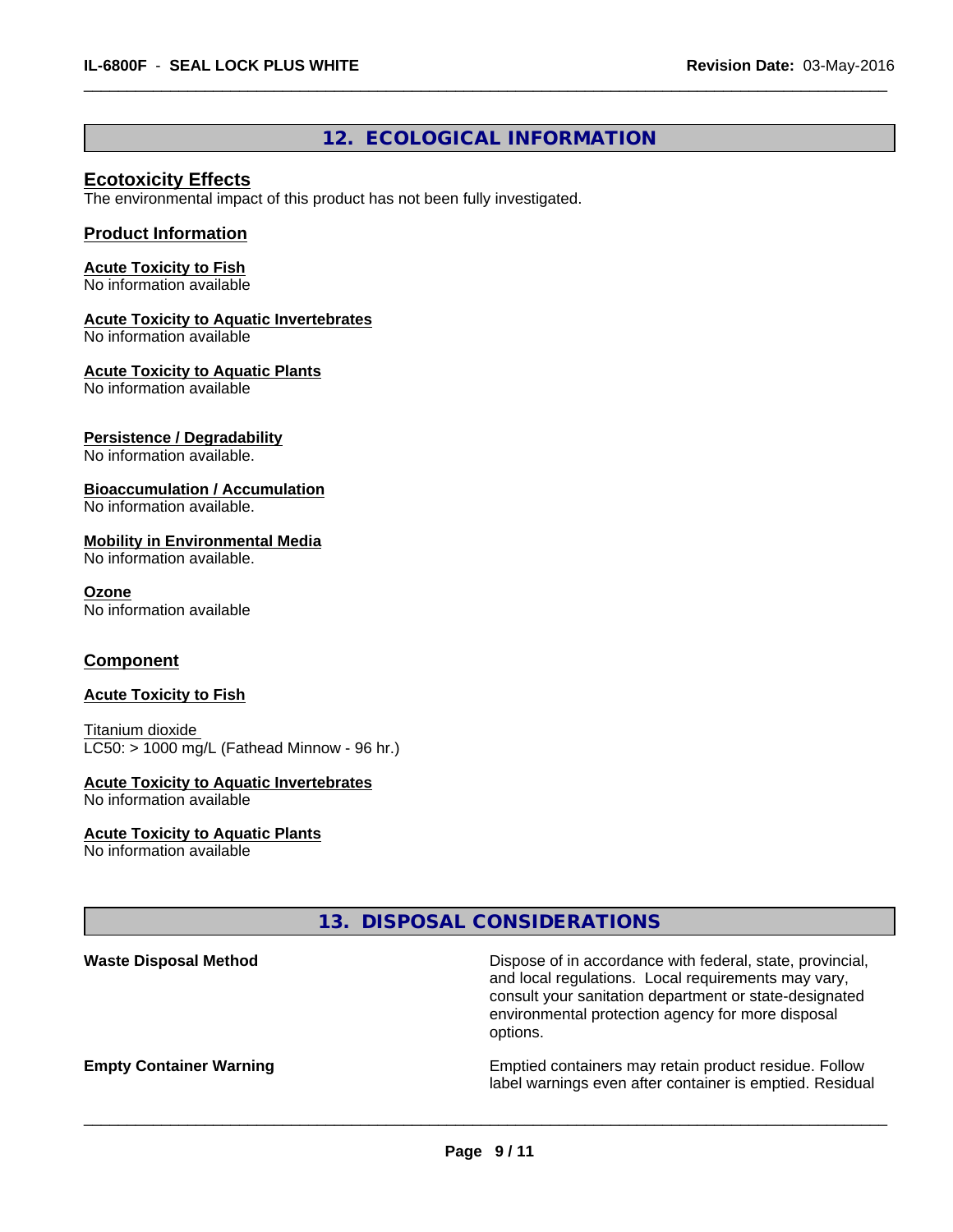vapors may explode on ignition.

 $\overline{\phantom{a}}$  ,  $\overline{\phantom{a}}$  ,  $\overline{\phantom{a}}$  ,  $\overline{\phantom{a}}$  ,  $\overline{\phantom{a}}$  ,  $\overline{\phantom{a}}$  ,  $\overline{\phantom{a}}$  ,  $\overline{\phantom{a}}$  ,  $\overline{\phantom{a}}$  ,  $\overline{\phantom{a}}$  ,  $\overline{\phantom{a}}$  ,  $\overline{\phantom{a}}$  ,  $\overline{\phantom{a}}$  ,  $\overline{\phantom{a}}$  ,  $\overline{\phantom{a}}$  ,  $\overline{\phantom{a}}$ 

## **14. TRANSPORT INFORMATION**

| <b>TDG</b>                                                                                                |                                                   |
|-----------------------------------------------------------------------------------------------------------|---------------------------------------------------|
| <b>Proper Shipping Name</b><br><b>Hazard Class</b><br>UN-No<br><b>Packing Group</b><br><b>Description</b> | Paint<br>3<br>UN1263<br>Ш<br>UN1263, Paint, 3, II |
| <b>ICAO/IATA</b>                                                                                          | Contact the preparer for further information.     |
| <b>IMDG / IMO</b>                                                                                         | Contact the preparer for further information.     |

# **15. REGULATORY INFORMATION**

### **International Inventories**

| <b>TSCA: United States</b> | Yes - All components are listed or exempt. |
|----------------------------|--------------------------------------------|
| <b>DSL: Canada</b>         | Yes - All components are listed or exempt. |

## **National Pollutant Release Inventory (NPRI)**

#### **NPRI Parts 1- 4**

This product contains the following Parts 1-4 NPRI chemicals:

| CAS-No   | Weight % (max) | <b>NPRI Parts 1-4</b> |
|----------|----------------|-----------------------|
| 64-17-5  | 10 - 30%       | ∟isted                |
| 540-88-5 | $-13%$         | Listed                |
| 67-63-0  | - 5%           | Listed                |
|          |                |                       |

#### **NPRI Part 5**

This product contains the following NPRI Part 5 Chemicals:

| <b>Chemical Name</b>                 | <b>CAS-No</b> | Weight % (max) | <b>NPRI Part 5</b> |  |
|--------------------------------------|---------------|----------------|--------------------|--|
| Ethanol                              | 64-17-5       | 10 - 30%       | Listed             |  |
| Isopropyl alcohol                    | 67-63-0       | - 5%           | Listed             |  |
| Distillates, petroleum, hydrotreated | 64742-47-8    | - 5%           | Listed             |  |
| light                                |               |                |                    |  |

#### **WHMIS Regulatory Status**

This product has been classified in accordance with the hazard criteria of the Hazardous Products Regulations (HPR) and the SDS contains all the information required by the HPR.

# **16. OTHER INFORMATION**